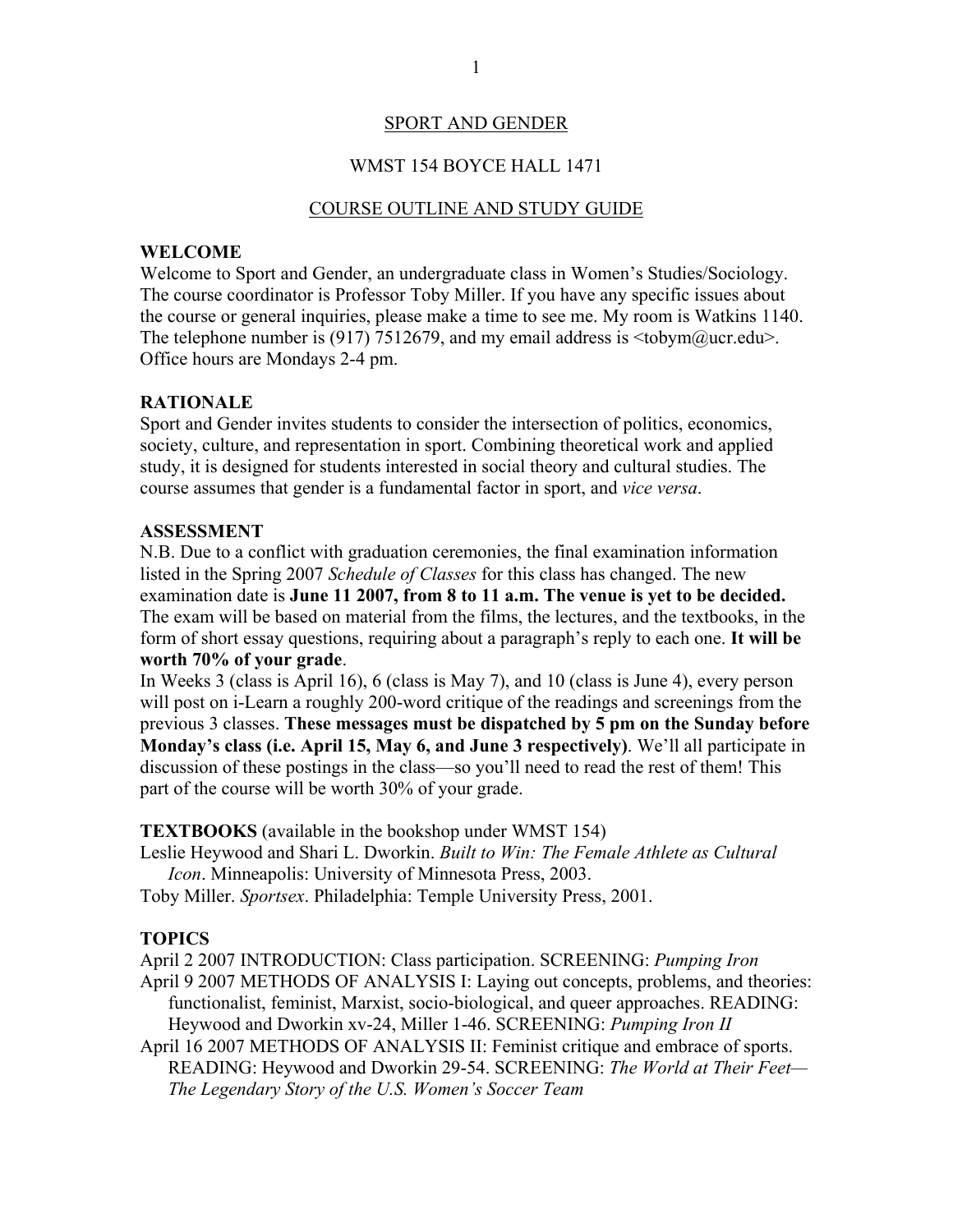- April 23 2007 GUEST LECTURE—TOM SCANLON—THE ANCIENT WORLD AND SPORTS. READING: Guest's essay (on iLearn). SCREENING: *Blood and Honor at the First Olympics*
- April 30 2007 BASKETBALL: The WNBA as a zone of difference. READING: Heywood and Dworkin 76-99. SCREENING: *Love and Basketball*
- May 7 2007 MODERN OLYMPICS: Representations of gender in the major world sporting event. READING: Heywood and Dworkin 25-29, Miller 59-66. SCREENING: *Personal Best*
- May 14 2007 FEMALE MASCULINITY: How sportswomen question gender styles. READING: Heywood and Dworkin 55-75, Miller 103-26. SCREENING: *Idols of the Game 2: Babes in Boyland*, *Hero for Daisy*
- May 21 2007 MEDIA: The role of the media in constituting and perpetuating gendered meanings. READING: Miller 79-102. SCREENING: *Women in Sports and Adventure*, *Out for a Change: Addressing Homophobia in Women's Sports*
- May 28 2007 NO CLASS: MEMORIAL DAY
- June 4 2007 BODYBUILDING: What US gyms' emblematic performance of masculinity signifies about gender. READING: Heywood and Dworkin 131-59. SCREENING: *Lipstick & Dynamite: The First Ladies of Wrestling*

# **USEFUL REFERENCES**

N.B.: THIS IS A LIST OF WEB SITES, BOOKS, AND JOURNALS. IF MATERIALS YOU NEED ARE NOT READILY AVAILABLE ON CAMPUS, USE INTER-LIBRARY LOAN, ELECTRONIC SOURCES, OR OTHER REGIONAL LIBRARIES.

## WEB SITES

http://www.sportinsociety.org/.

http://www.ucalgary.ca/library/ssportsite/.

http://www.sirc.ca/.

http://www.sportsbiz.bz/womensportinternational/.

http://fiat.gslis.utexas.edu/%7Elewisa/womsprt.html.

http://www.olympic.org/uk/organisation/commissions/women/index\_uk.asp. http://Outsports.com.

www.sportinsociety.org/mv.

http://mediaed.org/videos.

## BOOKS

- David L. Andrews and Steven J. Jackson, eds. *Sport Stars: The Cultural Politics of Sporting Celebrity*. London: Routledge, 2001.
- Aaron Baker. *Contesting Identities: Sports in American Film*. Urbana: University of Illinois Press, 2003.
- Aaron Baker and Todd Boyd, eds. *Out of Bounds: Sports, Media, and the Politics of Identity*. Bloomington: Indiana University Press, 1997.

John Bale. *Sports Geography*, 2<sup>nd</sup> ed. London: Routledge, 2003.

Jeffrey R. Benedict. *Athletes and Acquaintance Rape*. Thousand Oaks: Sage, 1998.

Susan Birrell and Cheryl L. Cole, eds. *Women, Sport, and Culture*. Champaign: Human Kinetics, 1994.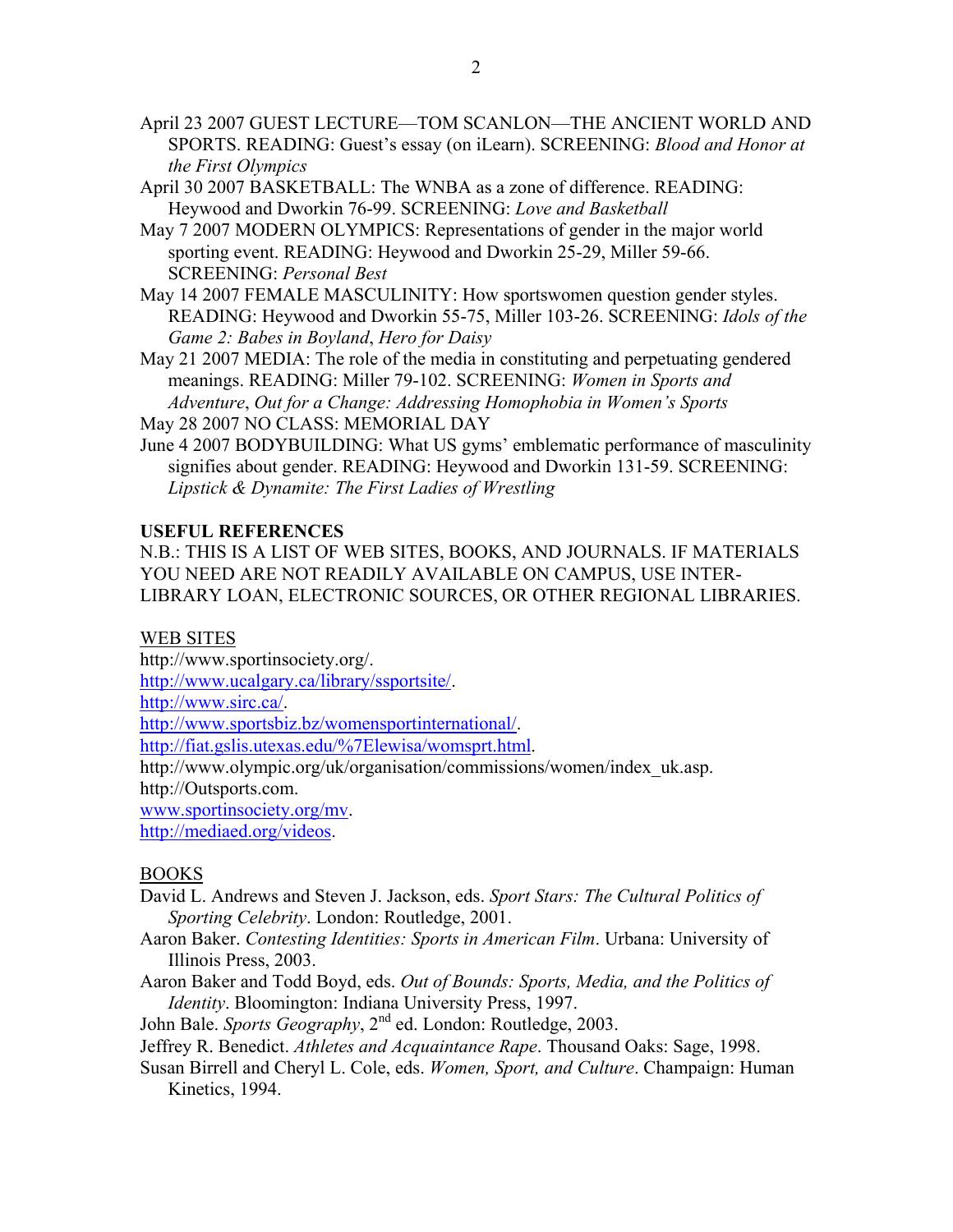- Raymond Boyle and Richard Haynes. *Power Play: Sport, the Media and Popular Culture*. London: Longman, 2000.
- Rod Brookes. *Representing Sport*. London: Arnold, 2002.
- Varda Burstyn. *The Rites of Men: Manhood, Politics, and the Culture of Sport*. Toronto: University of Toronto Press, 1999.
- Susan K. Cahn. *Coming On Strong: Gender and Sexuality in Twentieth-Century Women's Sports*. Glencoe: Free Press, 1994.
- Jay Coakley. *Sport in Society: Issues and Controversies*, 7<sup>th</sup> ed. New York: McGraw-Hill, 2001.
- Jay Coakley and Eric Dunning, eds. *Handbook of Sports Studies*. London: Sage Publications, 2000.
- Jean Cobb. "A Super Bowl-Battered Women Link?" *American Journalism Review* May 1993: 33-38.
- Greta L. Cohen, ed. *Women in Sport: Issues and Controversies*. Thousand Oaks: Sage Publications, 1993.
- Kenneth R. Dutton. *The Perfectible Body: The Western Ideal of Male Physical Development*. New York: Continuum, 1995.
- Stanley Eitzen, ed. Sport in Contemporary Society, 6<sup>th</sup> ed. New York: Worth, 2001.
- Juan-Miguel Fernández-Balboa, ed. *Critical Postmodernisms in Human Movement, Physical Education, and Sport*. Albany: State University of New York Press, 1997.
- Michel Foucault. *The Care of the Self: Volume 3 of The History of Sexuality*. Trans. Robert Hurley. New York: Vintage, 1988.
- Michel Foucault. *The Use of Pleasure: The History of Sexuality Volume Two*. Trans. Robert Hurley. New York: Vintage, 1986.
- Judith Halberstam. *Female Masculinity*. Durham: Duke University Press, 1998.
- Phillip Brian Harper. *Are We Not Men? Masculine Anxiety and the Problem of African-American Identity*. New York: Oxford University Press, 1996.
- John Horne, Alan Tomlinson, and Garry Whannel. *Understanding Sport: An Introduction to the Sociological and Cultural Analysis of Sport*. London: E & FN Spon, 1999.
- Steven J. Jackson and David L. Andrews *Sport, Culture and Advertising: Identities, Commodities, and the Politics of Representation*. New York: Routledge, 2005.
- Alan M. Klein. *Little Big Men: Bodybuilding, Subculture and Gender Construction*. Albany: State University of New York Press, 1993.
- Jim McKay, Michael A. Messner, and Don Sabo, eds. *Masculinities, Gender Relations, and Sport*. Thousand Oaks: Sage Publications, 2000.
- Joseph Maguire and Kevin Young, eds. *Theory, Sport & Society*. Amsterdam: JAI, 2002.
- Randy Martin and Toby Miller, eds. *SportCult*. Minneapolis: University of Minnesota Press, 1999.
- Michael A. Messner. *Politics of Masculinities: Men in Movements*. Thousand Oaks: Sage, 1997.
- Michael A. Messner. *Taking the Field: Women, Men, and Sports*. Minneapolis: University of Minnesota Press, 2002.
- Michael A. Messner and Don Sabo, eds. *Sport, Men, and the Gender Order: Critical Feminist Perspectives*. Champaign: Human Kinetics Press, 1990.
- David Nylund. *When in Rome: Heterosexism, Homophobia, and Sports Talk Radio*. Report to GLAAD Center for Study of Media & Society 2001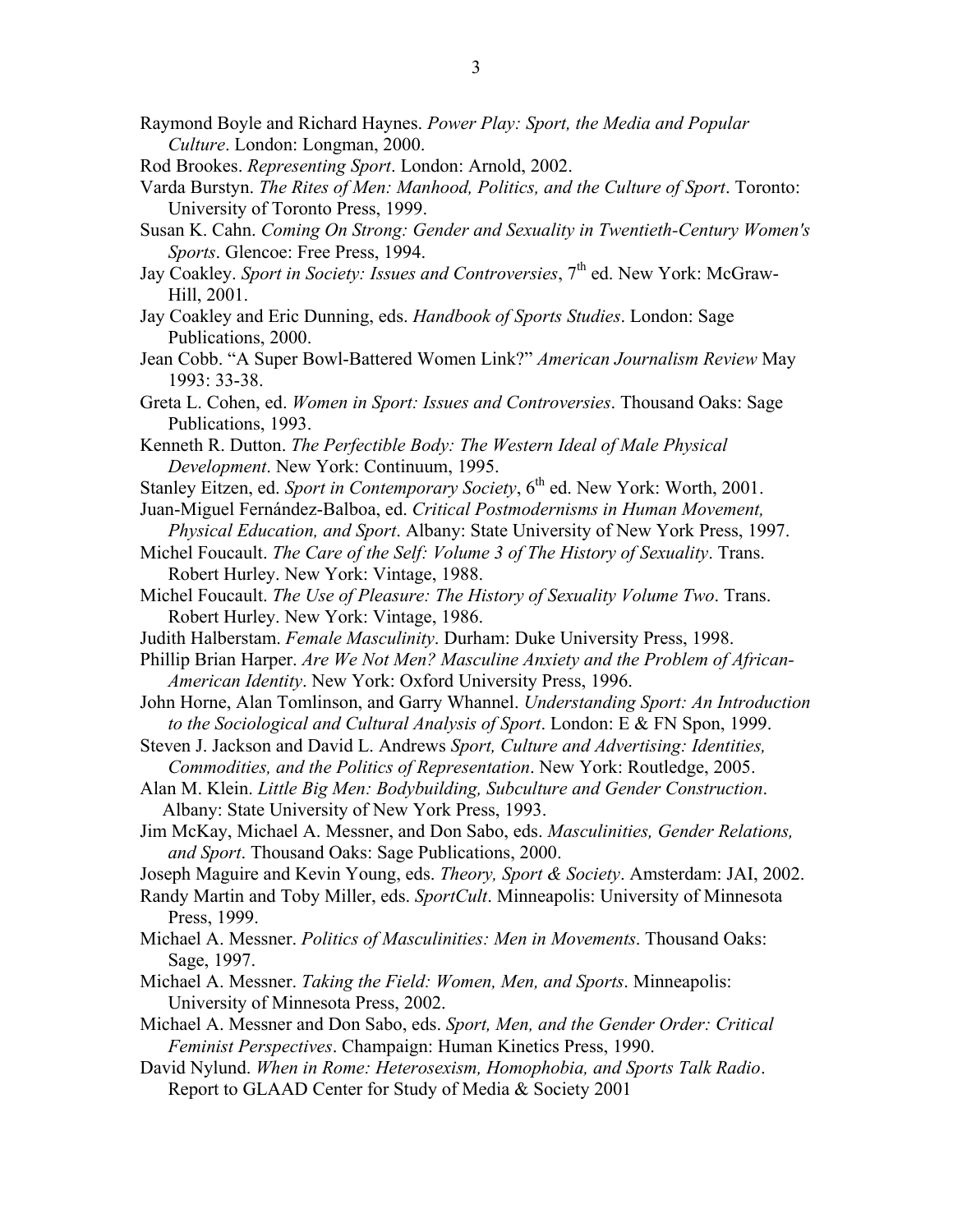- Brian Pronger. *The Arena of Masculinity: Sports, Homosexuality, and the Meaning of Sex*. New York: St. Martin's Press, 1990.
- Geneviève Rail, ed. *Sport and Postmodern Times*. Albany: State University of New York Press, 1998.
- Susan Fox Rogers, ed. *SportsDykes: Stories from On and Off the Field*. New York: St. Martin's Press, 1994.
- David Rowe. *Sport, Culture and the Media: The Unruly Trinity*. Buckingham: Open University Press, 1999.
- David Rowe, ed. *Critical Readings: Sport, Culture and the Media*. Maidenhead: Open University Press, 2004.
- Joli Sandoz, ed. *A Whole Other Ball Game: Women's Literature on Women's Sport*. New York: Noonday Press, 1997.
- John Sugden and Alan Tomlinson, eds. *Power Games: A Critical Sociology of Sport*. London: Routledge, 2002.
- Alan Tomlinson, ed. *Gender, Sport and Leisure*: *Continuities and Challenges*. Aachen: Meyer & Meyer Verlag, 1997.
- Lawrence A. Wenner, ed. *MediaSport*. New York: Routledge, 1998.
- Garry Whannel. *Fields in Vision: Television Sport and Cultural Transformation*. New York: Routledge, 1992.
- Ralph Wilcox, David L. Andrews, and Robert Pitter, eds. *Sporting Dystopias: The Making and Meanings of Urban Sport Cultures*. Albany: State University of New York Press, 2003.

#### **JOURNALS**

*Body & Society Culture, Sport, Society Ef y Deportes European Sport Management Quarterly Feminism & Psychology Feminist Economics Feminist Issues Feminist Media Studies Feminist Studies Feminist Theory Gender and History Gender, Place, and Culture Gender & Society GLQ International Review for the Sociology of Sport Journal of African American Men* 2, nos. 2-3 (1996-97) *Journal of Sport History Journal of Sport & Social Issues Leisure Studies Loisir et Société/Society and Leisure Marquette Sports Law Review Men and Masculinities*